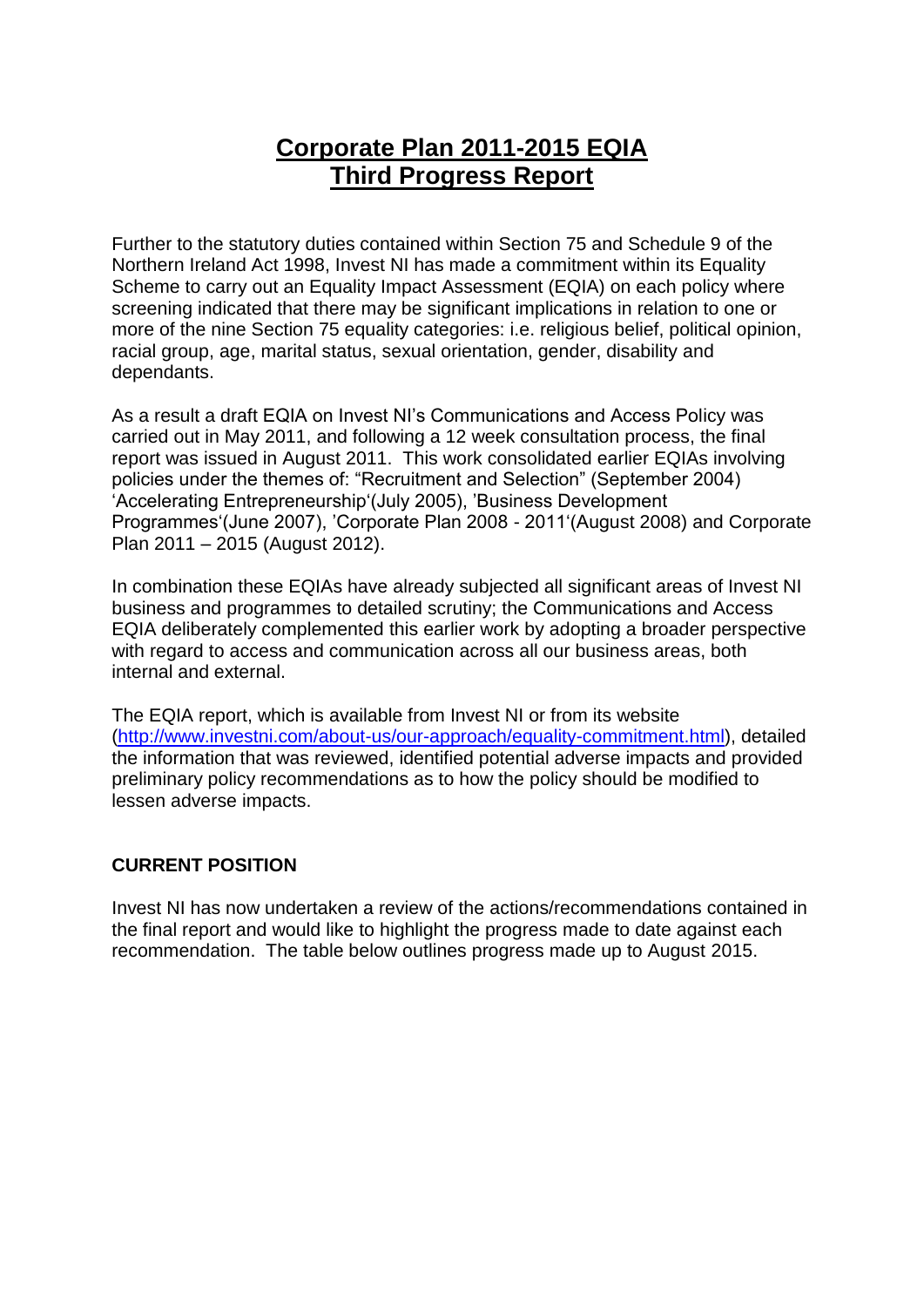## **RECOMMENDATIONS AND PROGRESS TABLE**

Invest NI remains fully committed to making a contribution to stimulate economic growth, improve productivity and create wealth in all parts of Northern Ireland, and including areas of relative deprivation, so as to help narrow the gap on key indicators such as economic inactivity. This work will continue with due acknowledgment that there are many deep-rooted social and economic issues that continue to conspire to create and sustain inequalities. To remedy these inequalities will require the coordinated efforts from all parts of government with support from the private sector.

Having considered available data and research and considered any adverse impact which may arise, and recognising that no Section 75 ground presents immediate cause for concern, it is proposed that Invest NI will build on its existing EQIAs in taking the following actions in respect of widening access yet further and improving communication, both internally and externally**<sup>1</sup>** :

| <b>Point</b> | <b>Recommendation</b>                                                                                                                                                                                                                                                                                                                                                                 | Progress up to 31/08/15                                                                                                                                                                                                                                                                                                                                                   |
|--------------|---------------------------------------------------------------------------------------------------------------------------------------------------------------------------------------------------------------------------------------------------------------------------------------------------------------------------------------------------------------------------------------|---------------------------------------------------------------------------------------------------------------------------------------------------------------------------------------------------------------------------------------------------------------------------------------------------------------------------------------------------------------------------|
| 1            | For those who are not fluent in<br>English, we will continue to ensure<br>that appropriate translation services<br>are made available during early<br>stages of support. However, such<br>support will be on the clear<br>understanding that the operation of<br>an effective and efficient business in<br>the medium to longer term is likely<br>to require fluency in English among | There have been three enquiries<br>from individuals regarding the<br>availability of interpreters for minority<br>languages at Business Advice<br>Interviews during 2014/15. We have<br>accommodated these requests and<br>also made it clear that further<br>support is available on request. We<br>have also supported individuals with<br>written translation support. |
|              | senior management and key staff.                                                                                                                                                                                                                                                                                                                                                      | It has been made explicit in all<br>documentation, that materials can<br>be made available in alternative<br>formats where necessary and on<br>request for those who are not able to<br>access written English.                                                                                                                                                           |
| 2            | Invest NI will continue to adopt an<br>appropriate methodology for<br>monitoring its clients and support<br>services with regard to appropriate<br>Section 75 grounds. It will also<br>remain responsive to emerging<br>equality of opportunity issues<br>associated with the labour market.                                                                                          | <b>Invest NI's Equality Monitoring</b><br>Strategy monitors the impact of our<br>policies under Section 75 of the<br>Northern Ireland Act and to allow<br>evidence based assessment of<br>whether there is any consequent<br>differential or adverse impact.                                                                                                              |
|              | By way of example, projects have<br>addressed or are currently<br>addressing the needs of, for<br>example, women entrepreneurs and                                                                                                                                                                                                                                                    | As a result we have refined our<br>monitoring strategy to allow us to<br>focus on assessing the impact of<br>Invest NI initiatives and programmes                                                                                                                                                                                                                         |

 $<sup>1</sup>$  These measures deliberately overlap with, and complement, those found in existing Invest NI EQIAs</sup> (see p.8) in order to help consolidate an integrated Section 75 strategy that will inform the forthcoming Action Plan and revised Equality Scheme.

<u>.</u>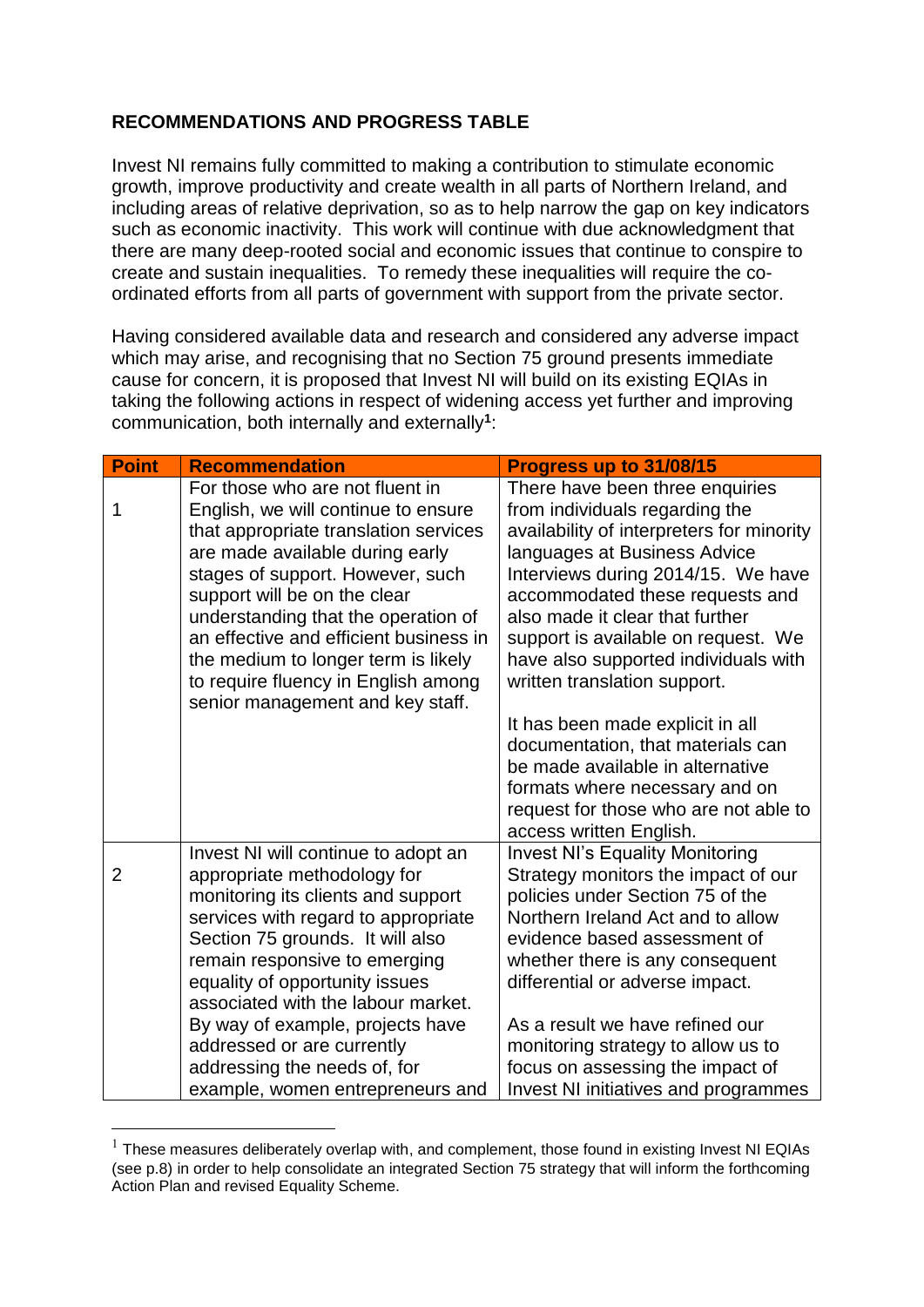|   | those with dependants (e.g.                                                  | on the Section 75 groups. Analysis                                      |
|---|------------------------------------------------------------------------------|-------------------------------------------------------------------------|
|   | promotion of childcare voucher                                               | of our monitoring reports will ensure                                   |
|   | schemes).                                                                    | that Invest NI's future policy                                          |
|   |                                                                              | development, strategies and                                             |
|   |                                                                              | initiatives are based on a sound                                        |
|   |                                                                              | quantitative evidence base. Our                                         |
|   |                                                                              | ultimate aim is to achieve a robust                                     |
|   |                                                                              | and comprehensive body of equality<br>data across all Invest NI         |
|   |                                                                              | programmes and initiatives.                                             |
|   |                                                                              |                                                                         |
|   |                                                                              | At<br>present we have equality                                          |
|   |                                                                              | monitoring data for programmes                                          |
|   |                                                                              | dealing specifically with individuals                                   |
|   |                                                                              | during 2014/15 and in respect of                                        |
|   |                                                                              | companies in receipt of assistance<br>from 2013/14.                     |
|   |                                                                              |                                                                         |
|   |                                                                              | During 2014/15, on the basis of                                         |
|   |                                                                              | those who provided a response,                                          |
|   |                                                                              | 34.7% of those applying to the                                          |
|   |                                                                              | interim Regional Start Programme<br>were female, a decrease from 41%    |
|   |                                                                              | on the previous year and 40.2% the                                      |
|   |                                                                              | year before.                                                            |
|   |                                                                              |                                                                         |
|   |                                                                              | However, 4.9%<br>categorised                                            |
|   |                                                                              | themselves as having a disability,                                      |
|   |                                                                              | this has increased from 2% the year<br>before and 3% previously.        |
|   |                                                                              |                                                                         |
|   |                                                                              |                                                                         |
|   |                                                                              | 95.9% of applicants declared their                                      |
|   |                                                                              | ethnic origin as being White, (82.9%<br>and 97.5% previously). 41.1% of |
|   |                                                                              | applicants categorized themselves                                       |
|   |                                                                              | as coming from the Roman Catholic                                       |
|   |                                                                              | community, an increase from 31.7%                                       |
|   |                                                                              | the year before, with 36.3% as                                          |
|   |                                                                              | 'Protestant' and 15.7% undisclosed.                                     |
|   |                                                                              | A full breakdown of the available                                       |
|   |                                                                              | data for both companies and                                             |
|   |                                                                              | individuals is available on request to                                  |
|   |                                                                              | the Equality Unit.                                                      |
|   | In line with the Equality                                                    | Invest NI continues to embed the                                        |
| 3 | <b>Commission's Guide to Promoting</b>                                       | principles of 'Good Relations' where                                    |
|   | Good Relations, Invest NI will refine                                        | possible in the delivery of its                                         |
|   | its Good Relations Strategy and will<br>consider appropriate positive action | programmes. Our Good Relations<br>Strategy is revised on an annual      |
|   |                                                                              |                                                                         |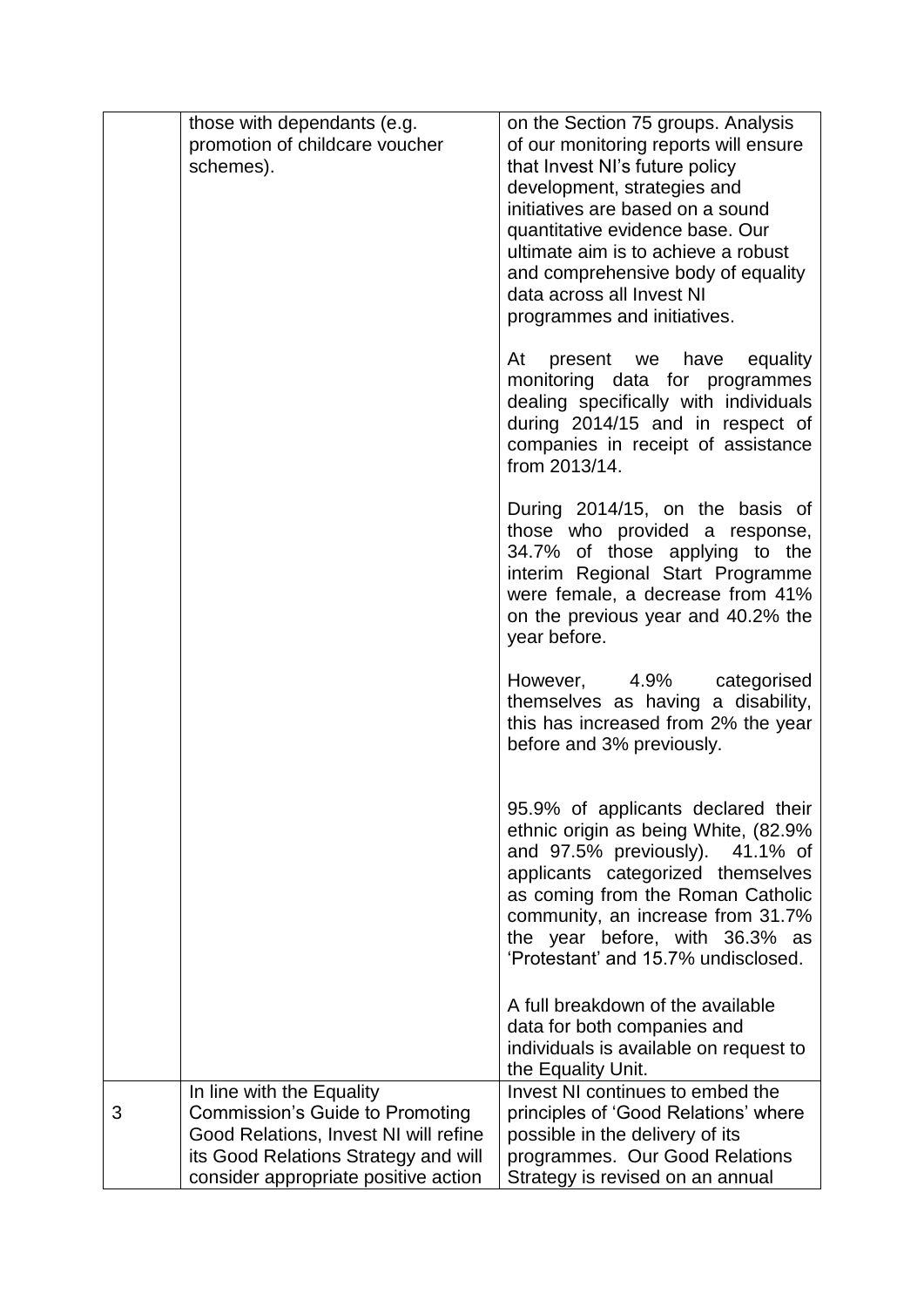|   | measures to support this strategy.<br>This work will follow on from any<br>new guidance on good relations to<br>emerge from the Executive and<br>government departments, including<br>OFMDFM, over coming months.                                                                                                                                                                                                                                  | basis and is available on our<br>website.<br>In addition, Invest NI's Social<br>Entrepreneurship Programme (SEP)<br>has continued to support the<br>development of new and existing<br>social enterprises to operate to<br>commercial business models,<br>maximise their economic impact in<br>terms of jobs and wealth creation,<br>whilst respecting their focus on wider<br>economic and social benefits. These<br>include impact on areas of economic<br>disadvantage, by generating sources<br>of income, promoting innovation and<br>entrepreneurship and helping to<br>create sustainable and cohesive<br>communities. However, this area of<br>support is due to transfer to the<br>responsibility of Councils from<br>October 2015. More detail is<br>available on request from the<br><b>Equality Unit.</b> |
|---|----------------------------------------------------------------------------------------------------------------------------------------------------------------------------------------------------------------------------------------------------------------------------------------------------------------------------------------------------------------------------------------------------------------------------------------------------|-----------------------------------------------------------------------------------------------------------------------------------------------------------------------------------------------------------------------------------------------------------------------------------------------------------------------------------------------------------------------------------------------------------------------------------------------------------------------------------------------------------------------------------------------------------------------------------------------------------------------------------------------------------------------------------------------------------------------------------------------------------------------------------------------------------------------|
| 4 | Ongoing training of all staff in<br>relation to equality of opportunity<br>and Section 75 responsibilities will<br>remain a corporate priority. Where<br>external agents or consultants work<br>alongside Invest NI then their<br>contractual responsibilities to meet<br><b>Invest NI's Section 75 obligations</b><br>will continue to be made clear<br>through the Central Procurement<br>Directorate's (CPD) contract                           | All new staff joining the organisation<br>received equality and diversity<br>training during 2014/15 and<br>refresher training was also rolled out<br>across the entire organisation. This<br>was completed in March 2015.<br>Our external agents are also made<br>aware of their Section 75 obligations<br>through all awarded CPD contracts<br>and this was reinforced during<br>training held in our Headquarters,<br>which was offered to all our EDO's<br>free of charge during June 2015.                                                                                                                                                                                                                                                                                                                       |
| 5 | The selection criteria that apply to<br>any support, scheme or programme<br>operated by Invest NI will continue<br>to promote equality of opportunity.<br>Where additional criteria are<br>introduced, for example to target an<br>industrial sector or geographical<br>area, then these will be clearly<br>defined and set out, and any<br>potential adverse impacts<br>associated with these criteria will be<br>considered and, as appropriate, | All programmes operated by Invest<br>NI are subject to a thorough<br>screening process in the first<br>instance. Should these programmes<br>introduce any changes to criteria<br>then they are re-screened to ensure<br>that they are not adversely impacting<br>on any of the Section 75 groupings.<br>If necessary an EQIA will be<br>conducted.<br>Our screening forms for 2014/15 are                                                                                                                                                                                                                                                                                                                                                                                                                             |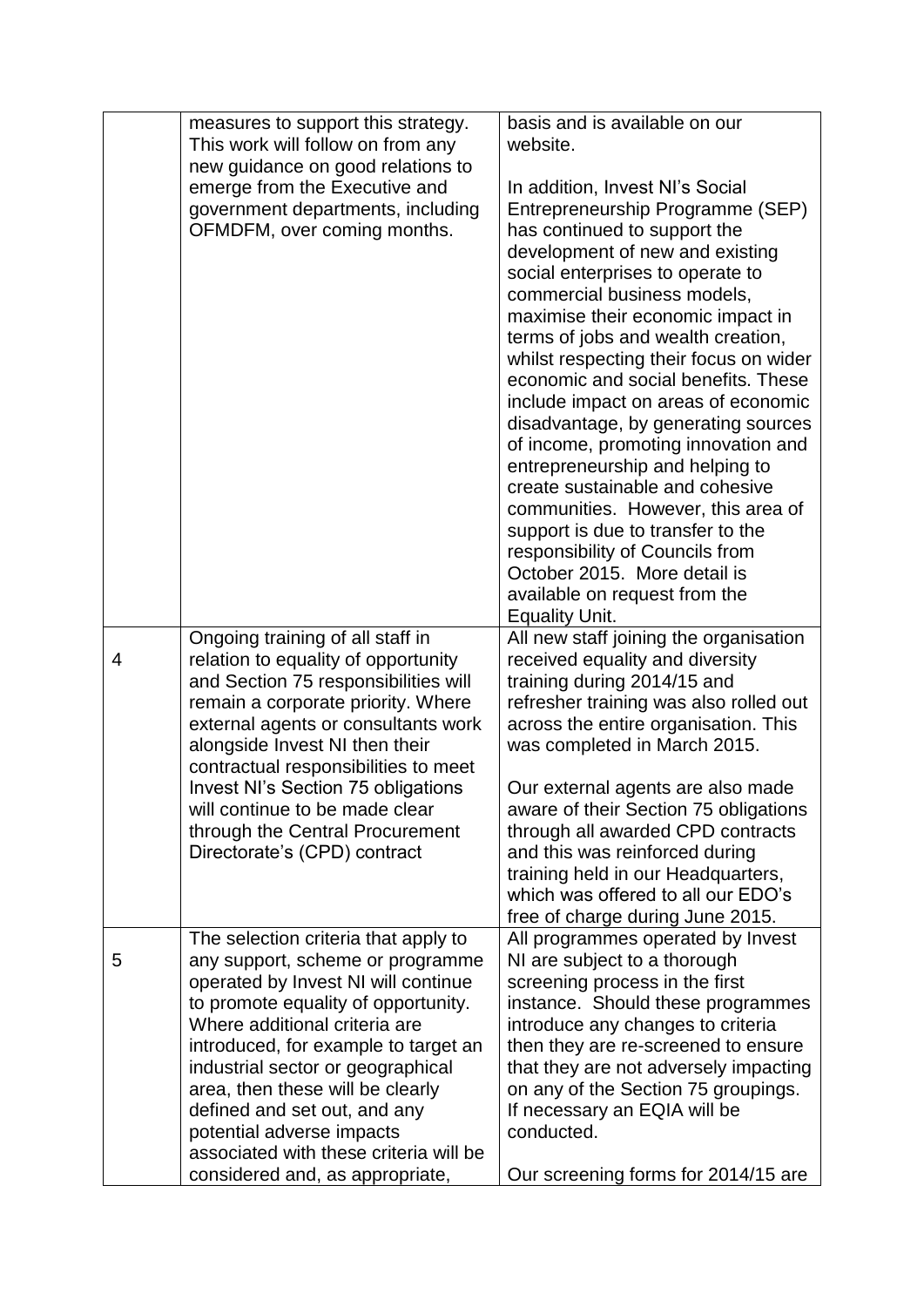|   | mitigated.                                                        | available on our website,            |
|---|-------------------------------------------------------------------|--------------------------------------|
|   |                                                                   | www.investni.com under               |
|   |                                                                   | Publications.                        |
|   | As a result of the Transform                                      | The Transform Programme is being     |
|   | Programme (the current Invest NI                                  | progressed and has been screened     |
|   | internal change programme)                                        | for equality impact. The relevant    |
|   | currently underway, Invest NI is                                  | screening forms are available on our |
|   | likely to undergo substantial                                     | website:                             |
|   | changes over the coming period.                                   | www.investni.com/equality            |
|   | This strategic change programme,                                  |                                      |
|   | which is seeking to enhance the                                   |                                      |
|   | impact of Invest NI's support on                                  |                                      |
|   | Northern Ireland businesses, will                                 |                                      |
|   | evaluate the potential for us to                                  |                                      |
|   | improve productivity by engaging                                  |                                      |
|   | with and supporting a wider                                       |                                      |
|   | customer base than is currently the                               |                                      |
|   | case.                                                             |                                      |
|   |                                                                   |                                      |
|   | This programme is likely to affect NI                             |                                      |
|   | businesses that are VAT registered                                |                                      |
|   | (excluding agriculture) and who                                   |                                      |
|   | have the potential to grow sales                                  |                                      |
|   | outside of Northern Ireland.                                      |                                      |
|   |                                                                   |                                      |
|   | Transform aims to improve the                                     |                                      |
|   | performance and impact of Invest                                  |                                      |
|   | NI's interactions; embed a<br>customer-led service culture at all |                                      |
|   |                                                                   |                                      |
|   | levels; enhance the customer<br>experience of Invest NI and bring |                                      |
|   | clarity to product/service offerings                              |                                      |
|   | through streamlined and simplified                                |                                      |
|   | services. All stages of                                           |                                      |
|   | implementation will be subject to                                 |                                      |
|   | scrutiny under Section 75, including                              |                                      |
|   | screening and EQIAs as                                            |                                      |
|   | appropriate.                                                      |                                      |
|   | Each programme will make explicit,                                | All corporate publications carry a   |
| 6 | in all documentation, that materials                              | statement prominently displayed,     |
|   | can be made available in alternative                              | explaining that the documentation is |
|   | formats where necessary and on                                    | available in alternative formats on  |
|   | request for those who are not able                                | request. The Text Relay service has  |
|   | to access written English.                                        | also been rolled out across the      |
|   |                                                                   | organisation during 2014.            |
|   | We will continue to take forward our                              | Our Disability Action Plan was       |
| 7 | Disability Action Plan through                                    | revised and issued for Consultation  |
|   | informed interventions and                                        | in 2014. We have continued in our    |
|   | appropriate consultations with                                    | efforts to encourage people with     |
|   | representative bodies.                                            | disabilities to start their own      |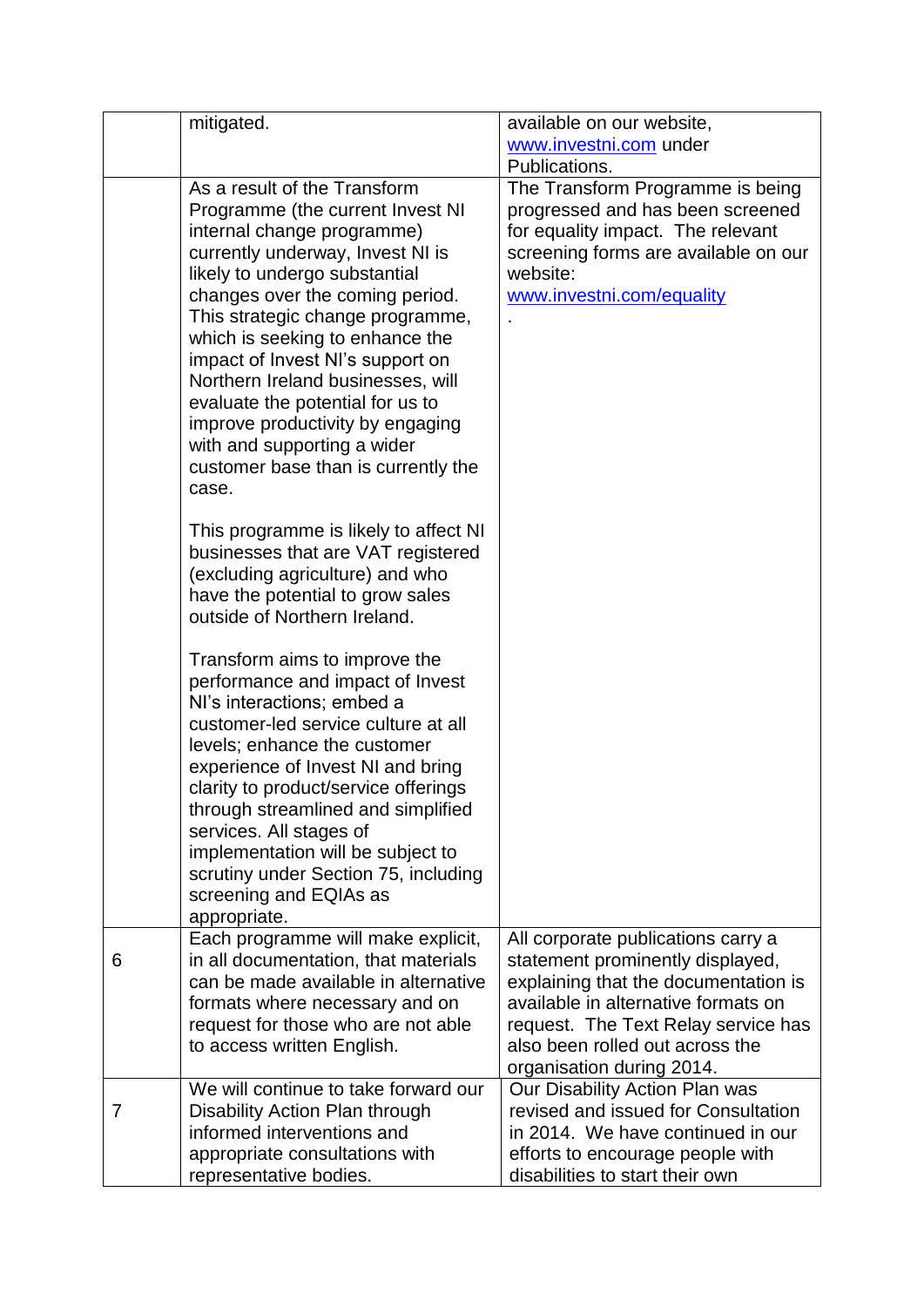|   | Working with appropriate<br>representative groups, we will<br>continue to ensure all our premises,<br>facilities and venues are fully<br>accessible to those with a disability.<br>This will include ensuring, for<br>example, that textphone numbers<br>are added to staff and office contact<br>details. | business. We have recognised the<br>need to tailor our advice and<br>guidance to help overcome barriers<br>experienced by those facing<br>disabilities and will work with<br>disability organisations in order to<br>meet this need. Please see our<br>revised Disability Action Plan 2014 -<br>17, available on our website, for<br>more detail. |
|---|------------------------------------------------------------------------------------------------------------------------------------------------------------------------------------------------------------------------------------------------------------------------------------------------------------|---------------------------------------------------------------------------------------------------------------------------------------------------------------------------------------------------------------------------------------------------------------------------------------------------------------------------------------------------|
|   |                                                                                                                                                                                                                                                                                                            | All actions within the plan are being<br>carried out and we will continue to<br>review and revise the plan on an<br>Annual basis to ensure it is still<br>effectively addressing specific<br>needs.                                                                                                                                               |
| 8 | While web-based systems continue<br>to provide an efficient means of<br>communication, both internally and<br>externally, mindful of the 'digital<br>divide' we will continue to be<br>responsive to the needs of those<br>who may be less able to access<br>computers and information<br>technology (IT). | Following consultation with Disability<br>Action we have made it clear that<br>our consultation documents are<br>available in hard copy on request,<br>as well as on our website.                                                                                                                                                                 |